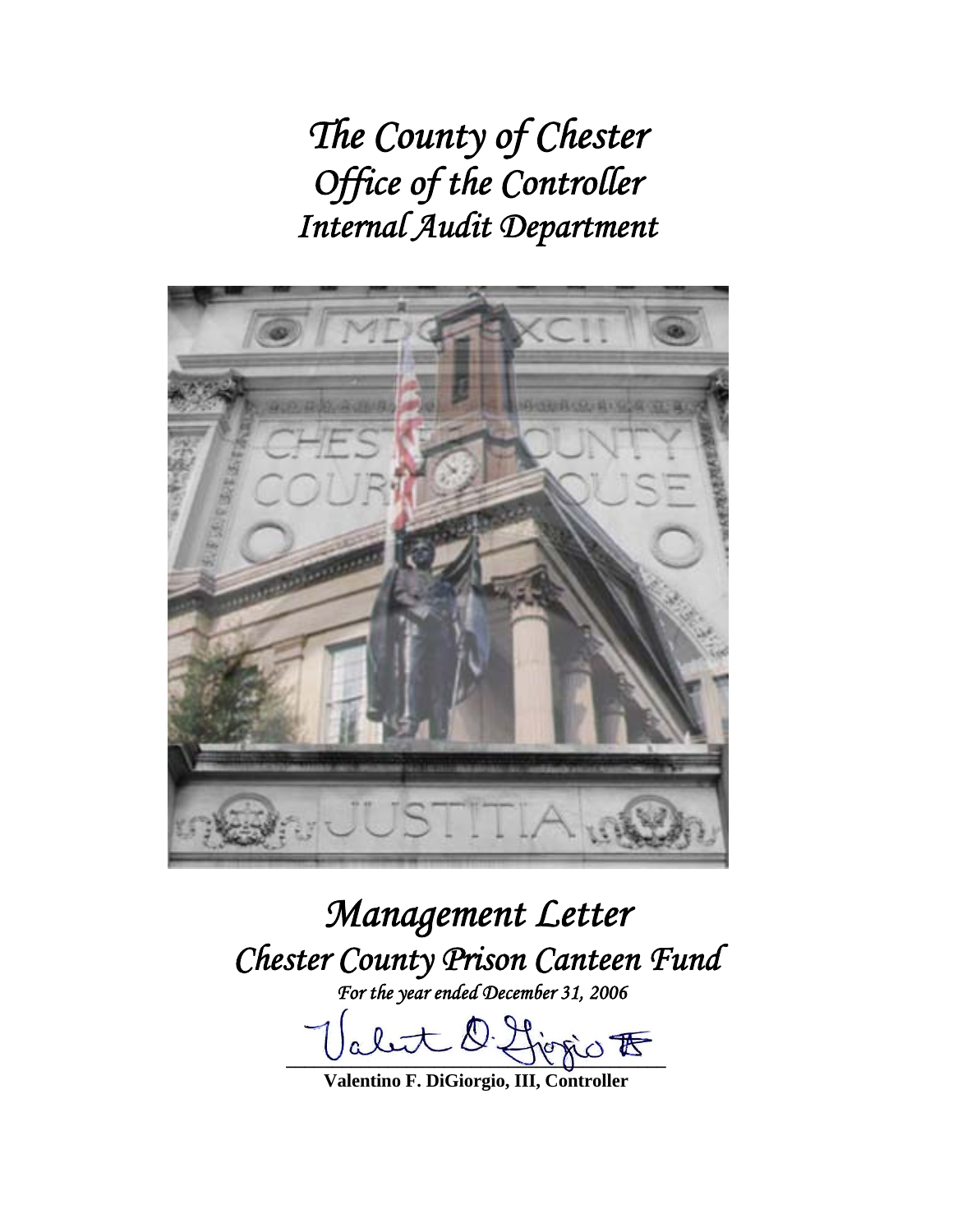#### **To: Warden D. Edward McFadden**

#### *Introduction*

On December 5, 2007, Internal Audit completed an audit of the *Chester County Prison Canteen Fund (Canteen)*. Gretchen W. Sohn, CIA was the auditor-in-charge. Internal Audit is required by the Pennsylvania Department of Corrections to review the *Canteen Fund* annually to ensure compliance with laws and regulations of the Commonwealth and to assess the overall internal control structure. The scope of our audit included a review of the following:

- Cash and Petty Cash
- Cash Disbursements
- Voided Disbursements
- Compliance (KCN Contract).

# *Executive Summary*

The management and staff of the *Canteen* are, in all material respects, in compliance with laws and regulations set forth by the Pennsylvania Department of Corrections. Internal Audit noted no matters of a significant nature in the areas of compliance and the overall internal control structure. Minor findings involving internal controls are included within this Management Letter.

We would like to thank the staff of the Chester County Prison for their cooperation and assistance during the course of this audit. We have provided herein a copy of our "Audit Findings" and "Recommendations" for your review and comment.

Please feel free to contact our office at (610) 344-6797 should you have any questions or concerns.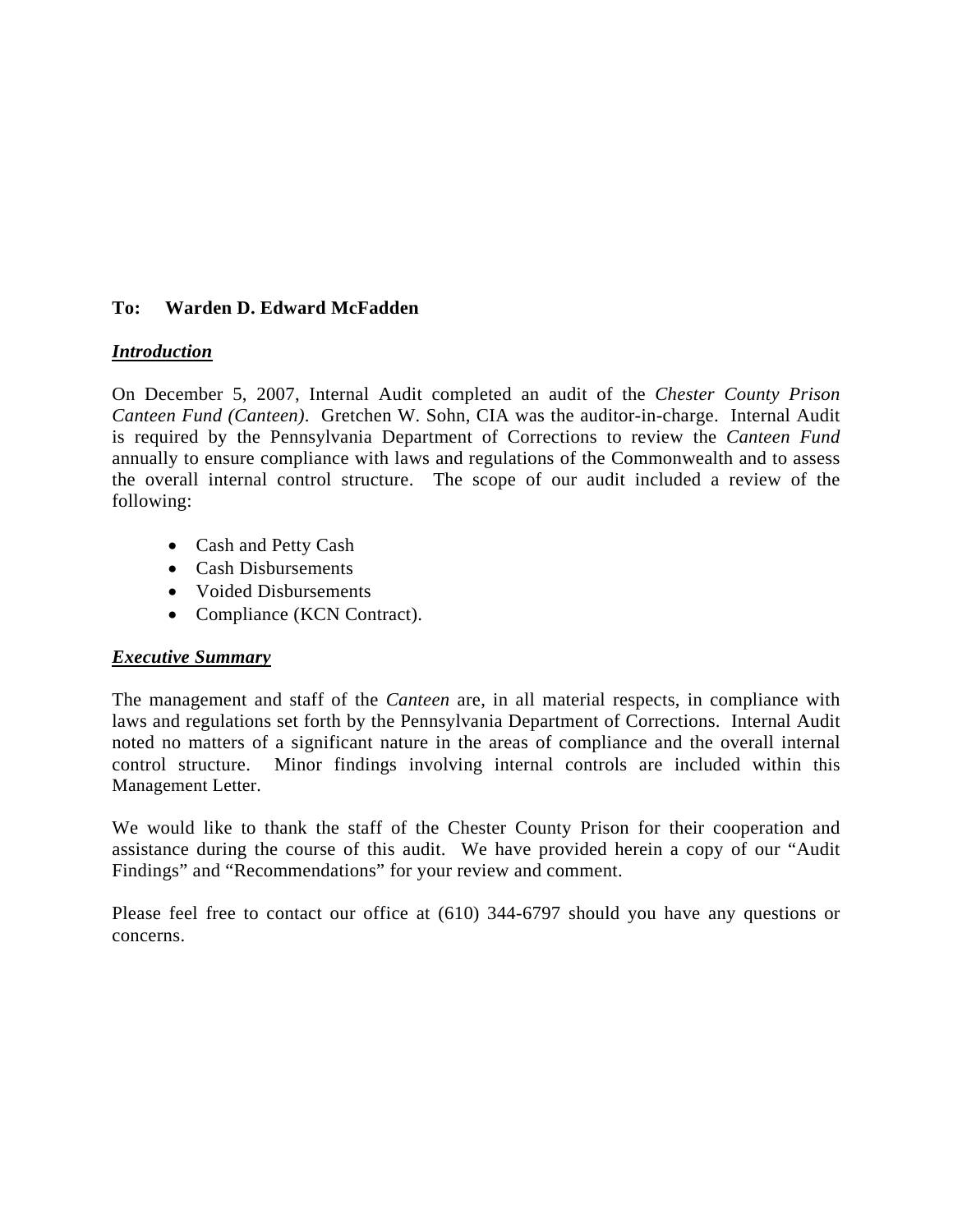### **CHESTER COUNTY PRISON CANTEEN FUND**

#### **FINDINGS AND RECOMMENDATIONS**

#### **FOR THE YEAR ENDED DECEMBER 31, 2006**

#### **I. INTERNAL CONTROL FINDINGS AND RECOMMENDATIONS**

#### **Recordkeeping**

#### Finding 1: Cash Disbursements

Internal Audit noted the following:

- In 4 instances, a Canteen Wages Time Sheet was not on file to support the disbursement.
- In 1 instance, there was no support/documentation for a miscellaneous disbursement reimbursing an inmate.

#### Recommendation

Internal Audit recommends that Prison staff exercise greater care to ensure that all check disbursements are supported with the appropriate documentation.

#### *Auditee Response*

*Prison management concurs with the findings and recommendation.* 

# **Recording**

#### Finding 1: Cash Disbursements

Internal Audit noted the following:

• In 1 instance, a check was used/recorded out of sequence.

#### Recommendation

Internal Audit recommends that all checks be used and recorded in numeric sequence.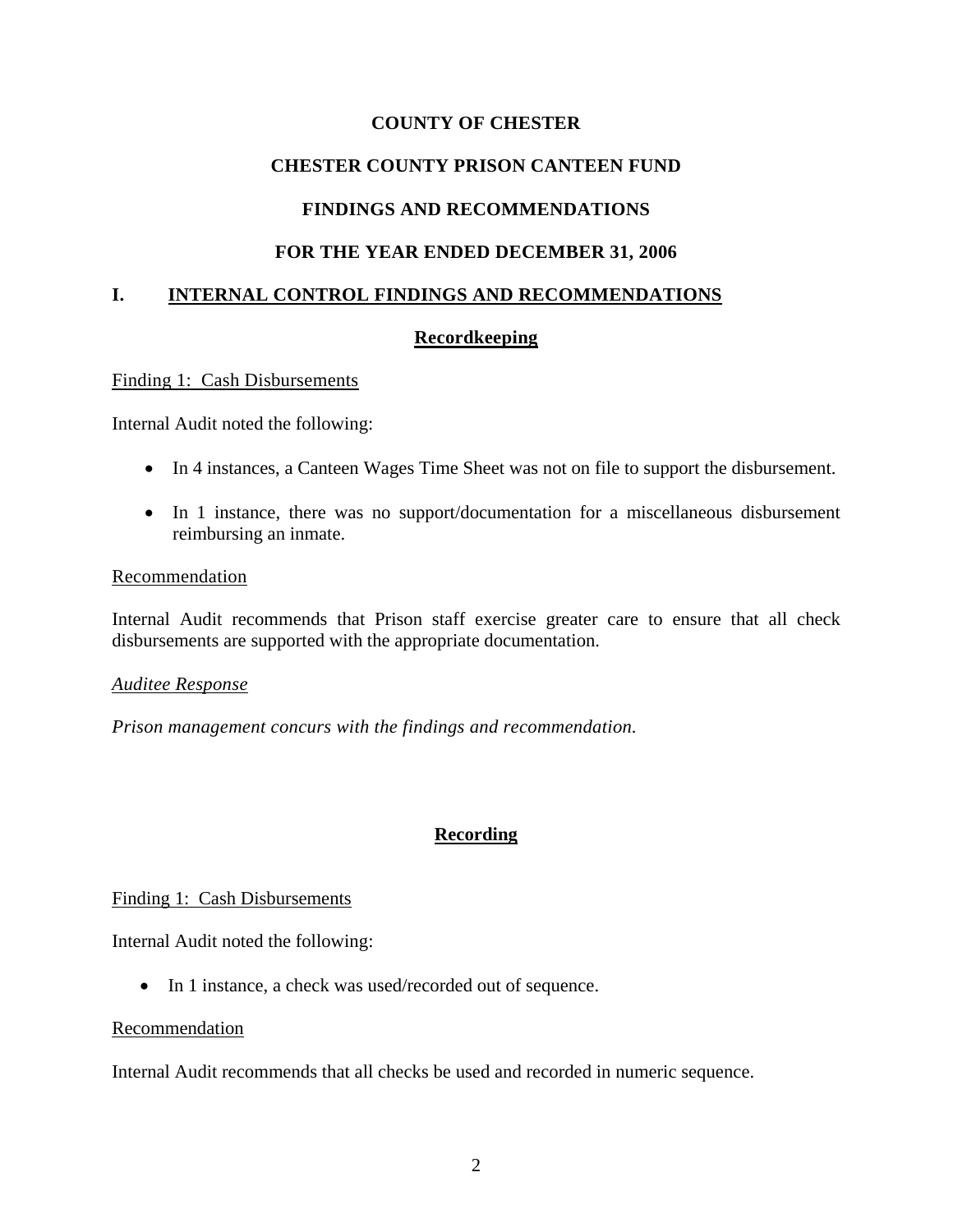# **CHESTER COUNTY PRISON CANTEEN FUND**

# **FINDINGS AND RECOMMENDATIONS**

# **FOR THE YEAR ENDED DECEMBER 31, 2006**

# **I. INTERNAL CONTROL FINDINGS AND RECOMMENDATIONS**

# **Recording**

Finding 1: (continued)

*Auditee Response*

*Prison management concurs with the finding and recommendation.* 

#### Finding 2: Voided Disbursements

Internal Audit noted that void check #4290 was entered in the system with the information from void check #4291. Check #4291 was not entered in the system at all.

#### Recommendation

Internal Audit recommends that all voided check #'s be entered in the system and with the correct information.

#### *Auditee Response*

*Prison management concurs with the finding and recommendation.* 

# **Authorization**

# Finding 1: Cash Disbursements

Internal Audit noted the following:

• In 4 instances, the check request originating in the County Finance Department was not approved.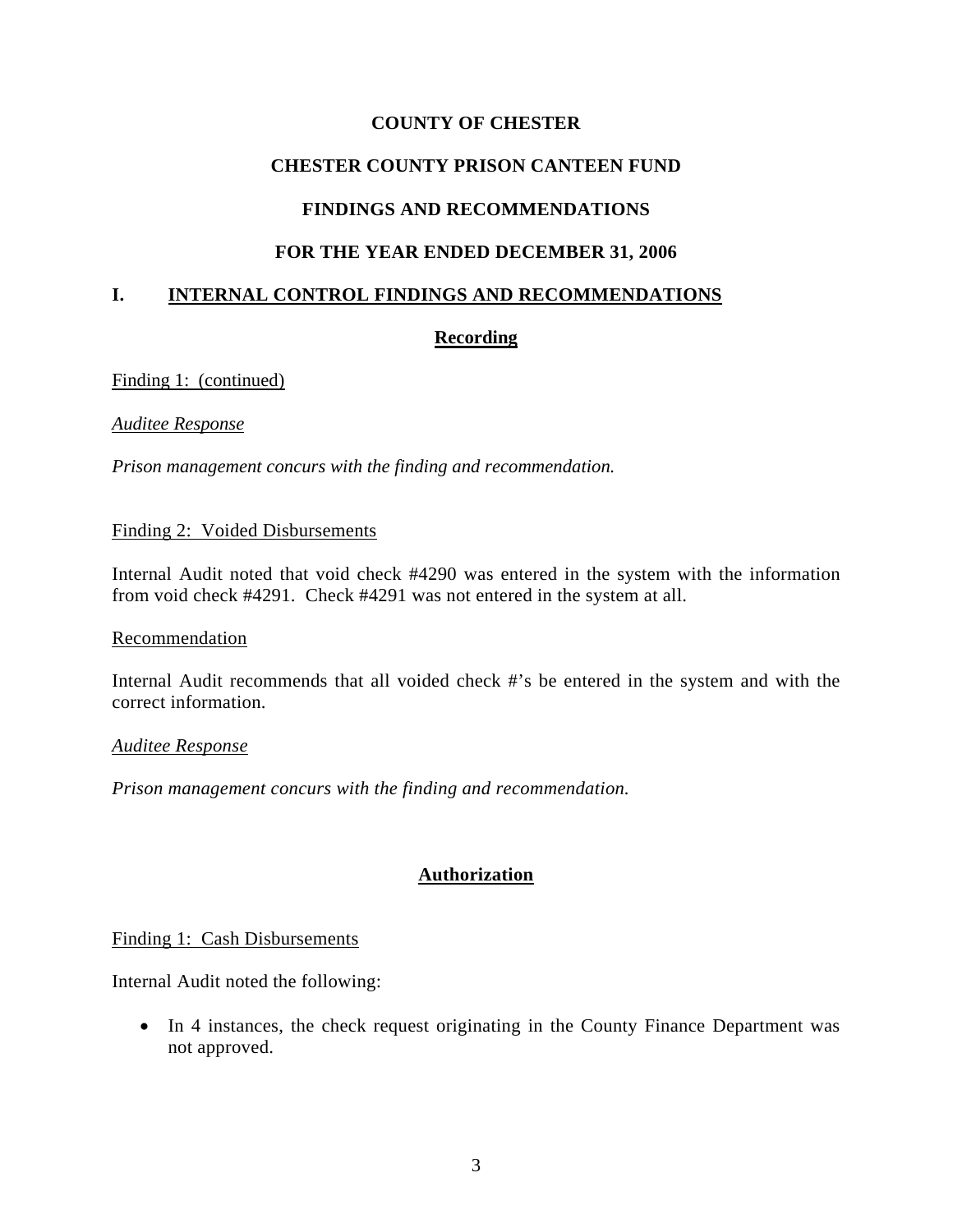# **CHESTER COUNTY PRISON CANTEEN FUND**

# **FINDINGS AND RECOMMENDATIONS**

# **FOR THE YEAR ENDED DECEMBER 31, 2006**

# **I. INTERNAL CONTROL FINDINGS AND RECOMMENDATIONS**

# **Authorization**

Finding 1: (continued)

- In 1 instance, a Canteen Fund check was signed by only 1 authorized signer when 2 signatures are required.
- In 1 instance, the check request originating in the County Finance Department was approved by prison personnel when it should have been approved by Finance personnel.

#### Recommendation

Internal Audit recommends that all check requests originating in the County Finance Department contain the appropriate approval before being forwarded to the prison. Internal Audit also recommends that prison management adhere to the "dual signature" requirement on the Canteen Fund bank account.

#### *Auditee Response*

*Prison management concurs with the findings and recommendation.*